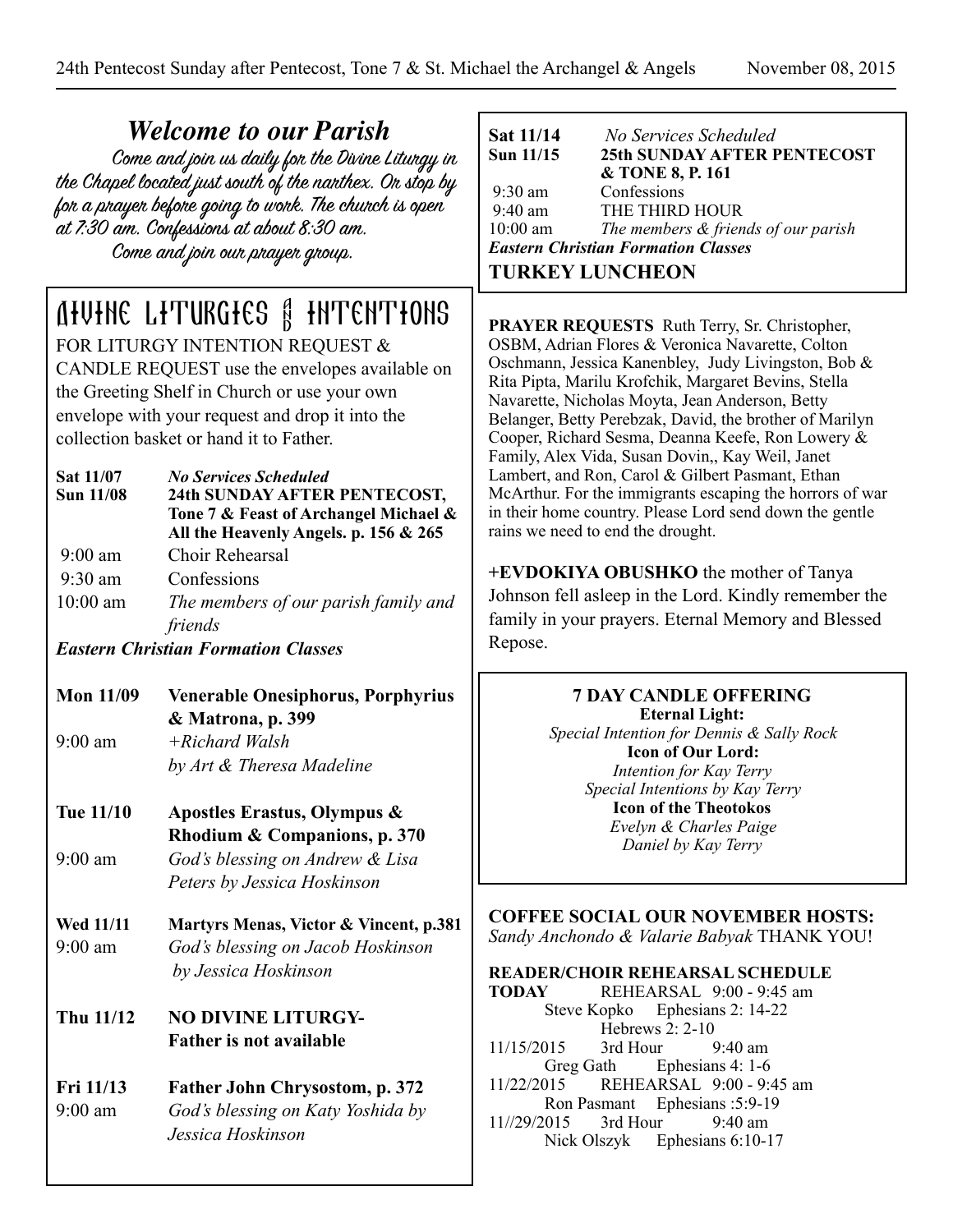# **GIFTS FOR SAINT NICHOLAS FOR THOSE IN NEED FOR THANKSGIVING**

Our parish will be celebrating the feast of Saint Nicholas of Myra in a unique way:

# *"Take a Sack and Bring It Back."*

It will start next week and continue to *Sunday November 22.* The sacks will be located in the Narthex of the Church. Simply take a sack, place your donations in it, and bring it back. Donations for those in need for this Penitential Season. Items needed: cereal, canned items, dried pasta, dry beans, day milk, baby food, diapers of all sizes, and travel-sized soap, shampoo, deodorant, toothpaste, toothbrushes, coms and feminine products. Contact: Sue Petyo

# **TITHING AND ATTENDANCE REPORT**

**November 1** Attendance: Sun: 10:00 am 100 Souls Adult Tithes : \$3,254.00 Youth Tithes: \$6.25 Candles: \$10.00 Medical Insurance Collection: \$200.00 Home School Donation: \$880.00 Mortgage Principle: \$185.00 Pledge: \$295.00 Gift Shop: \$45.00 Thanksgiving Luncheon: \$276.00 Thank you for your support and love for our Parish. We accept credit and debit cards by way The Square. Your receipts are e-mailed .

#### **WOULD LIKE TO GET THE PARISH BULLETIN BY E-MAIL?** *Send an e-mail to Fr Stephen* **[annbyzcathchurch@sbcglobal.net](mailto:annbyzcathchurch@sbcglobal.net)**

**THANK YOU NOTE** to our pierogi workers and supporters of our parish. To the gentleman who fixed the doors to the sanctuary. To the counters who count and deposit the collection. To our teachers of our parish—Thank you. We have lots to do around our parish. Interested to helping. See Father Stephen.

# **Parish Calendar & Upcoming Events**

#### **11/12 Thursday EASTERN CATHOLIC PASTORAL ASSOCIATION** for clergy at St. Anne's Melkite Church in North Hollywood. 11:00 am Service and Luncheon

### **11/14 Saturday FEAST OF ST. PHILIP THE**

**APOSTLE** St. Philip Fast begins on Monday. Abstinence from meat on Wednesdays & Fridays and other penitential practice. Food for the Food Bank.

Preparation for the Thanksgiving Luncheon. You are invited to join us to help prepare the luncheon.

**11/15 SUNDAY THANKSGIVING LUNCHEON** in the parish hall after the Divine Liturgy. See Rita Pipta or call her at 714-838-6067

#### **ENTRANCE OF THE THEOTOKOS INTO THE TEMPLE Solemn Holy Day**

# **THANKSGIVING DAY-CIVIL HOLIDAY**

| 11/26 Thursday Thanksgiving Day9:00 am |  |
|----------------------------------------|--|

# **11/29 DEADLINE FOR THE CHRISTMAS ORDERS**

# **From the Eparchial Office of Evangelization and Religious Education…**

**MONTHLY BULLETIN SERIES 2015-2016**  "But seek first the Kingdom of God and His Righteousness, and all these things shall be added to you."- Matthew 6:33

Last month we discussed the importance of prayer. This second lesson in our 3-part series on seeking the Kingdom of God focuses on how to live out an active Byzantine Catholic faith by

# **READING SACRED SCRIPTURE**

You may say to yourself, "Who, me? I don't know how to interpret Scripture! Bishops, priests and people who study theology are supposed to do that." While this is true, each individual Catholic must also know the teachings of Christ as revealed by the Holy Spirit in Sacred Scripture.

St. Jerome in the 4th Century taught that, "Ignorance of Scriptures is ignorance of Christ." St. John Chrysostom wrote, "…but when you are at home, persevere continually in reading the Divine Scriptures."